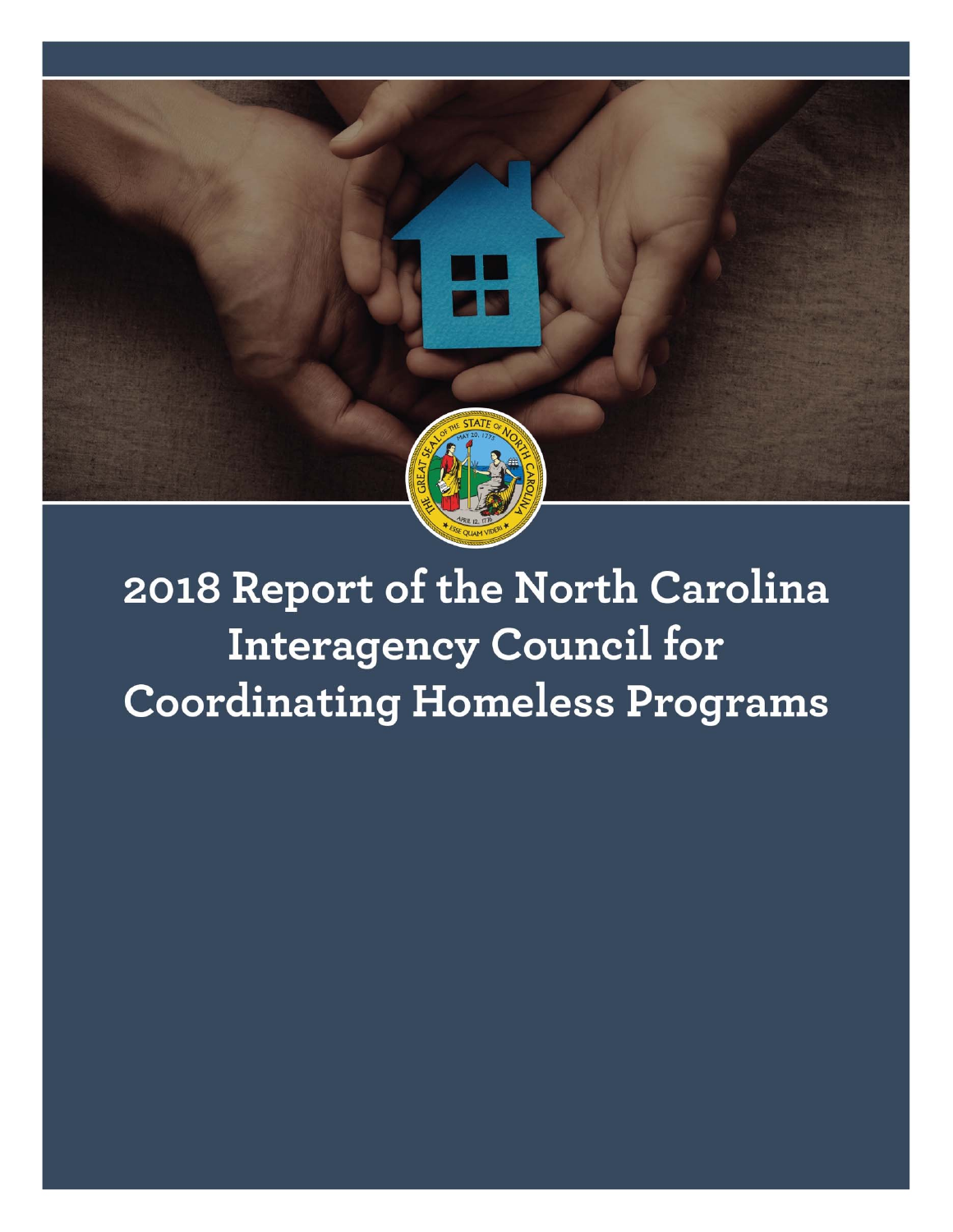## **Executive Summary**

In May 2017, with Executive Order No.8, Governor Roy Cooper reconstituted the Interagency Council for Coordinating Homeless Programs (ICCHP). Through this Executive Order, Governor Cooper recognized that homelessness denies individuals and families their basic need for adequate housing and is a barrier to healthcare, academic success, employment and overall quality of life.

Effective elimination of homelessness across North Carolina, requires the eradication of silos between and within service providers, funders, and government. We must integrate our work and be aware of the circumstances that allow homelessness to impact our communities and work together to identify best practices and maximize resources to improve access to housing and supportive services. The Executive Order identifies the four duties of the ICCHP:

- 1. Advise the Governor, the Secretary for the NC Department of Health and Human Services, other state agencies and partners on issues related to housing stabilization for people who are homeless or at risk of becoming homeless.
- 2. Identify and secure resources.
- 3. Promote evidence-based best practices to address the needs of people who are homeless or at risk of homelessness.
- 4. Make recommendations for short- and long-term policy initiatives that increase permanent housing, identify barriers, and provide options to enhance the services provision for people who are homeless or at risk of homelessness.

In March 2018, the ICCHP defined the council's objectives and set a path to understanding the landscape of homelessness and homeless services programs across North Carolina. ICCHP members determined that creating two subcommittees to examine the two broad bodies of work would meet the expectations of the duties outlined in the Executive Order.

The first subcommittee, **Increasing Permanent Housing**, focused on understanding the nature of affordable, permanent housing and made recommendations about ways the state could leverage resources to improve the availability of affordable housing by:

- 1. Understanding the current housing supply by county
- 2. Identifying best practices for landlord engagement
- 3. Identifying best practices and models for statewide affordable housing policies
- 4. Understanding public funding carve-outs, such as tax credits, Community Development Block Grants or Home Incentives
- 5. Educating housing developers and the community about affordable housing strategies
- 6. Identifying and evaluating rental subsidy resources
- 7. Engaging Public Housing Authorities regarding repairing existing housing stock and choice set-asides
- 8. Identifying and recommending strategies for housing quality

The second subcommittee focused on **Enhancing Service Delivery and Identifying Housing Barriers** for those who are homeless or at risk of homelessness by:

1. Identifying best practices that could be implemented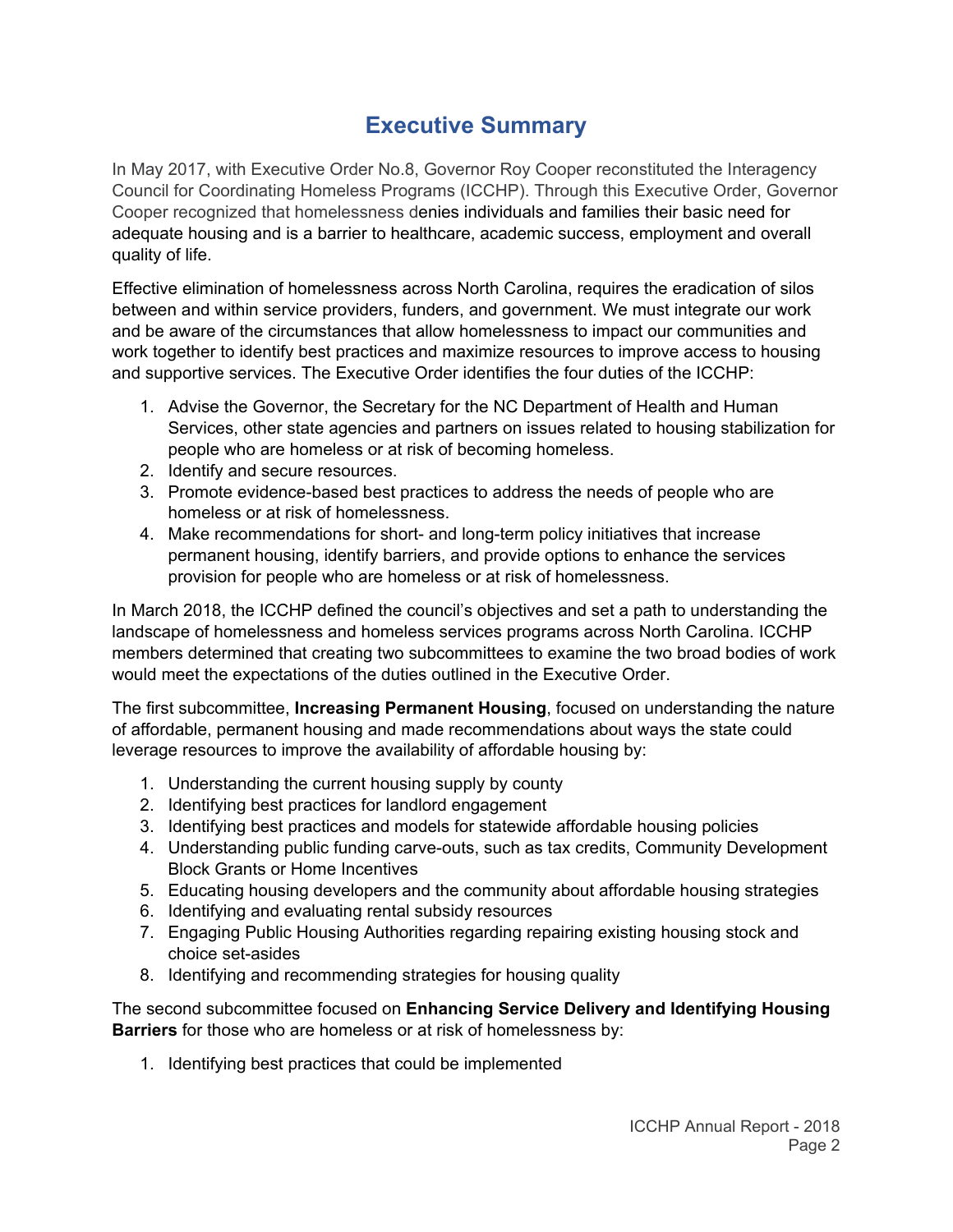- 2. Determining the methodology to build a state-wide inventory of homeless services and analyzing system barriers and gaps to service delivery in rural and urban communities.
- 3. Identifying policy gaps that impact effective and efficient service delivery and make recommendations for alignment.
- 4. Determining ways to obtain feedback and input from clients of the homeless services delivery system.
- 5. Identifying funding needs for support programs and other resources that improve the delivery of supportive services to homeless people and those at risk of homelessness.
- 6. Developing a public education and advocacy campaign regarding access to resources.

Having reviewed substantial information about the risk of becoming homeless and the needs of the existing homeless population, barriers to supportive services, gaps in service array, and successes with evidence-based practices and several promising practices, the ICCHP respectfully submits the following recommendations:

- 1. Determine an effective system of support and funding that increases supportive services for formerly homeless households living in permanent housing.
- 2. Funding for workforce development in tenancy support services.
- 3. Use Medicaid funding to provide tenancy support services for vulnerable populations.
- 4. Create flexible funding to supplement housing and related supports for veterans experiencing homelessness. Secure funding that specifically works to ending veteran homelessness.
- 5. Streamline Transitions to Community Living Initiative referrals.
- 6. Encourage public housing authorities to create preferences in public housing and set aside housing choice vouchers for those experiencing homelessness.
- 7. Expand access to housing through landlord incentives and mitigation projects, with a special consideration for how such incentives might improve access in rural areas.
- 8. Funding for the ICCHP to train and support homeless services providers that implement promising practices.
- 9. Create a strategic plan to prevent and end homelessness.

The ICCHP will continue building upon its initial research, analysis, and recommendations, with the focus on building capacity in the homeless services delivery system that eliminate barriers contributing to homelessness, encourage the development of affordable and accessible housing stock, and the supportive services necessary to help North Carolina's families and individuals maintain permanent housing.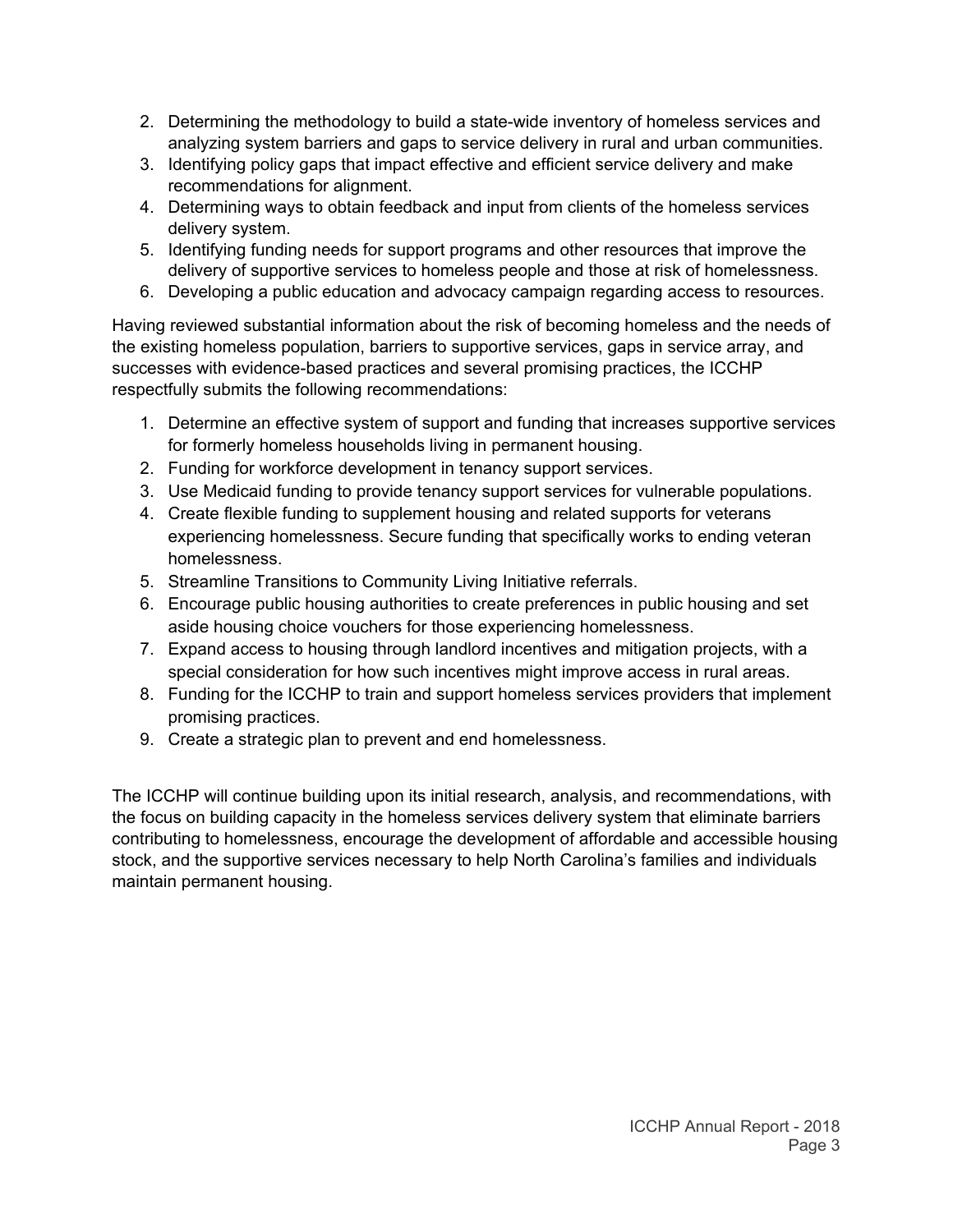## **2018 NC ICCHP Members**

**Michael A. Becketts, Chairperson**  NC Department of Health and Human Services

**Tony Copeland**  NC Department of Commerce

**Mike Daniska**  NC Department of Public Safety

**Satana Deberry**  NC Housing Coalition

**John "JJ" Evans**  NC Community College System

**Scott Farmer**  NC Housing Finance Agency

**Ryan Fehrman**  Families Moving Forward, Durham

**Terry Allebaugh, proxy for Larry Hall, Secretary**  NC Department of Military and Veterans Affairs

**Sam Hedrick**  NC Department of Health and Humans **Services** 

**Rube Holmes**  Private Citizen

**Representative Yvonne Lewis**  NC House of Representatives

**David Locklear**  NC Department of Health and Human Services

**Emily Locklear**  Southeast Family Violence Center

**Senator Paul Lowe Jr.**  NC Senate

**Denise Neunaber, Co-Chairperson**  NC Coalition to End Homelessness

**Joyce Massey-Smith**  NC Department of Health and Human Services

**Deronda Metz**  Salvation Army of Charlotte

**Fred Mills**  Mills Construction

**David Nash**  Asheville Housing Authority

**Mellin Parker** City of Winston-Salem

**Lisa Phillips**  Department of Public Instruction

**Delores Taylor**  Cumberland County

**Secretary Machelle Sanders**  Department of Administration

**Senator Joyce Waddell**  NC Senate

**Kristen Walker**  NC Office of State Budget and Management

**E. Marie Watson**  Johnston-Lee- Harnett Community Action Agency

**Representative Shelly Willingham**  NC House of Representatives

**John White**  NC Department of Corrections

The ICCHP appreciate the time and effort of the NC DHHS Division of Aging and Adult Services for supporting ICCHP's work by serving as staff to the committee.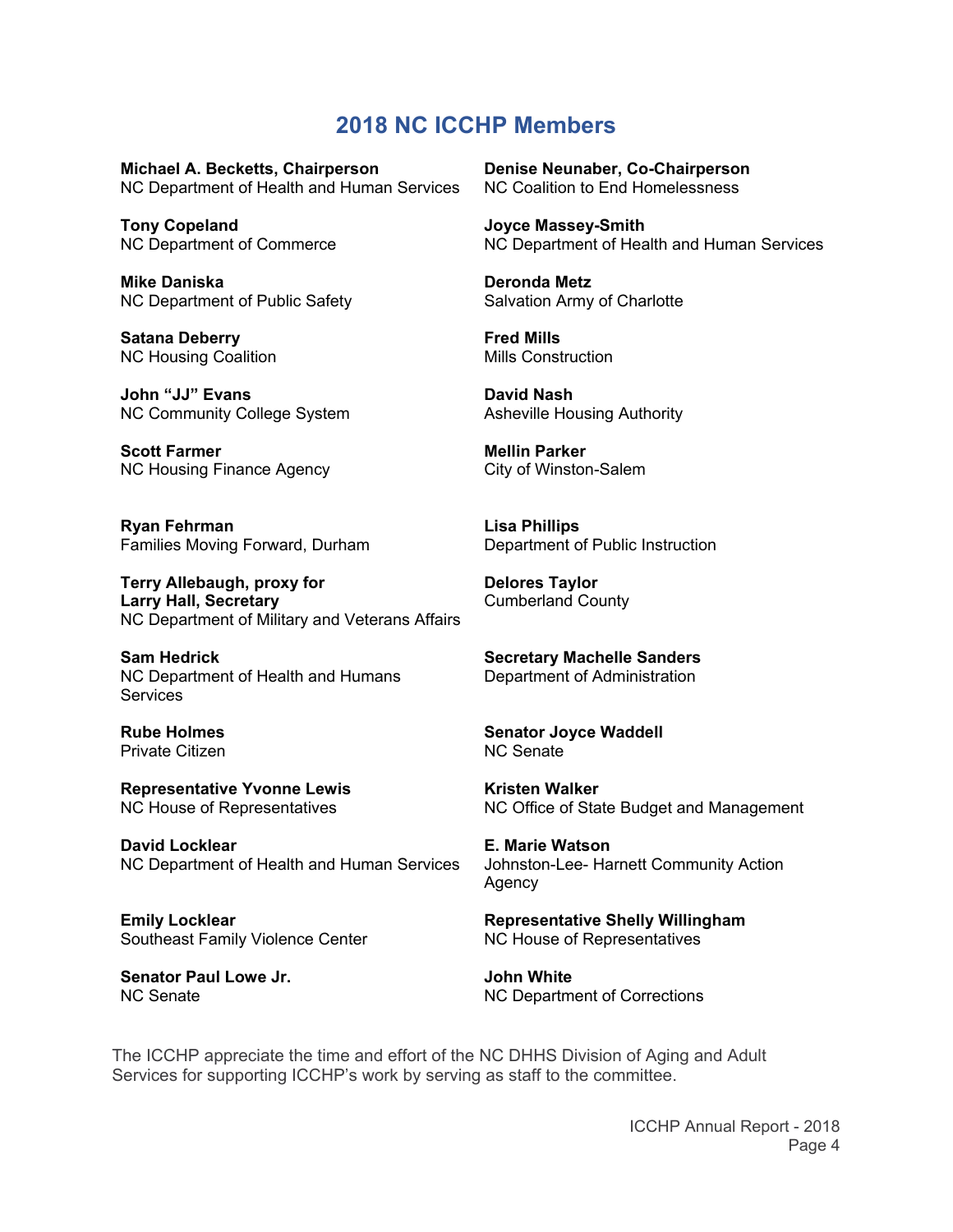## **2018 Annual Report of the Interagency Council for Coordinating Homeless Programs**

On May 26, 2017, Governor Roy Cooper signed Executive Order No. 8, re-establishing the North Carolina Interagency Council for Coordinating Homeless Programs (ICCHP).

Through this Executive Order, Governor Cooper recognizes that homelessness denies individuals and families their basic need for adequate housing, and is a barrier to healthcare, academic success, employment and overall quality of life. To eliminate homelessness across North Carolina, service providers, funders, and government must collaborate and identify best practices and maximize resources to improve access to housing and supportive services.

Membership of the council, appointed by the Governor, includes individuals representing a variety of state agencies, including Health and Human Services, Housing Finance, Public Safety, Commerce, Military and Veterans Affairs, along with members of the General Assembly, county and local government, the faith-based community, non-profit organizations, advocacy groups and people who were homeless. Each member is appointed to a three year term.

There are four specific duties of the ICCHP:

- 1. Advise the Governor, the Secretary for the NC Department of Health and Human Services, other state agencies and partners on issues related to housing stabilization for people who are homeless or at risk of becoming homeless.
- 2. Identify and secure resources.
- 3. Promote evidence-based best practices to address the needs of people who are homeless or at risk of homelessness.
- 4. Make recommendations for short- and long-term policy initiatives that increase permanent housing, identify barriers, and provide options to enhance the services provision for people who are homeless or at risk of homelessness.

Other important duties include identifying and securing resources needed to combat homelessness and promoting evidence-based best practices that address the needs of homeless people.

In March 2018, the ICCHP defined the council's objectives and set a path to understanding the landscape of homelessness and homeless services programs across North Carolina. ICCHP members determined that creating two subcommittees to examine the two broad bodies of work would meet the expectations of the duties outlined in the Executive Order.

The first subcommittee, **Increasing Permanent Housing**, focused on understanding the nature of affordable, permanent housing and made recommendations about ways the state could leverage resources to improve the availability of affordable housing by:

- 1. Understanding the current housing supply by county
- 2. Identifying best practices for landlord engagement
- 3. Identifying best practices and models for statewide affordable housing policies
- 4. Understanding public funding carve-outs, such as tax credits, Community Development Block Grants or Home Incentives
- 5. Educating housing developers and the community about affordable housing strategies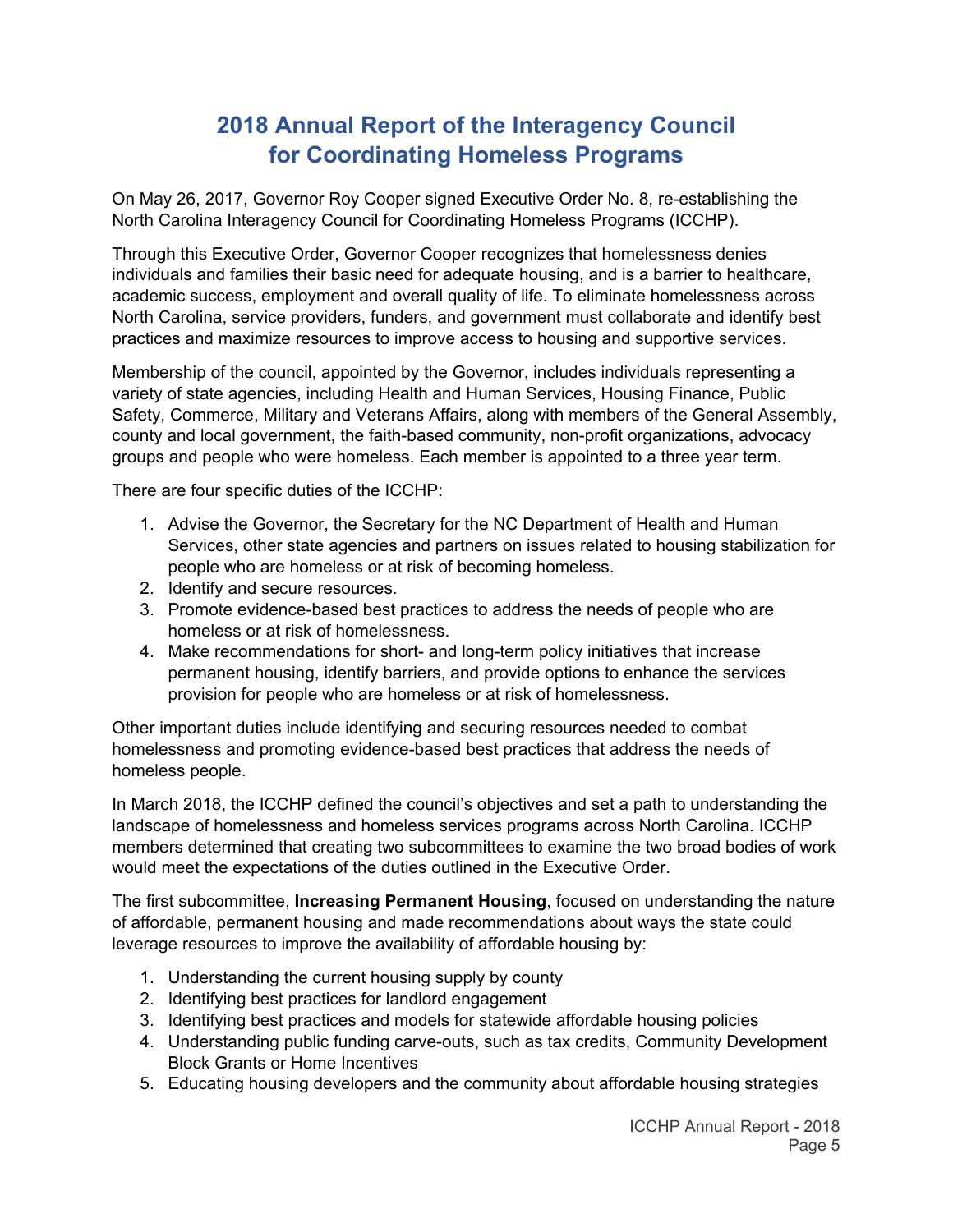- 6. Identifying and evaluating rental subsidy resources
- 7. Engaging Public Housing Authorities regarding repairing existing housing stock and choice set-asides
- 8. Identifying and recommending strategies for housing quality

The second subcommittee focused on **Enhancing Service Delivery and Identifying Housing Barriers** for those who are homeless or at risk of homelessness by:

- 1. Identifying best practices that could be implemented
- 2. Determining the methodology to build a state-wide inventory of homeless services and analyzing system barriers and gaps to service delivery in rural and urban communities.
- 3. Identifying policy gaps that impact effective and efficient service delivery and make recommendations for alignment.
- 4. Determining ways to obtain feedback and input from clients of the homeless services delivery system.
- 5. Identifying funding needs for support programs and other resources that improve the delivery of supportive services to homeless people and those at risk of homelessness.
- 6. Developing a public education and advocacy campaign regarding access to resources.

The ICCHP received several presentations to understand the resources, services, barriers and gaps in North Carolina's homeless services delivery system. The remainder of this report provides an overview of the existing homeless services system, promising practices in services delivery and initial recommendations of the ICCHP.

# **Who is homeless in NC and how do we know?**

On any given night, North Carolina has more than 9,000 homeless people, as defined by the U.S. Department of Housing and Urban Development (HUD). These men, women and children are living in the streets, buildings not fit for human habitation, parks and wooded areas, vehicles, temporary situations, domestic violence shelters, and general population shelters. An estimated 27,000 North Carolinians experience homelessness each year. These numbers are derived from the annual point-in-time count of homeless individuals. HUD requires that communities receiving federal funds conduct an annual count of all sheltered people during the last week of January. In an effort to complete the point-in-time shelter count, outreach workers and volunteers canvas communities across the state to count people who appear to be living in places not meant for human habitation.

Point-in-time counts are important because they establish the dimensions of the problem of homelessness and help policymakers and program administrators track progress made toward ending homelessness. Collecting data on homelessness and tracking progress informs public opinion, increases public awareness, and attracts resources leading to the eradication of homelessness. The point-in-time count also helps communities plan services and programs to address local needs and identify strengths and gaps in a community's current homelessness assistance system.

The point-in-time count follows the HUD definition of homeless: People who are living in a place not meant for human habitation, emergency shelter, transitional housing or exiting an institution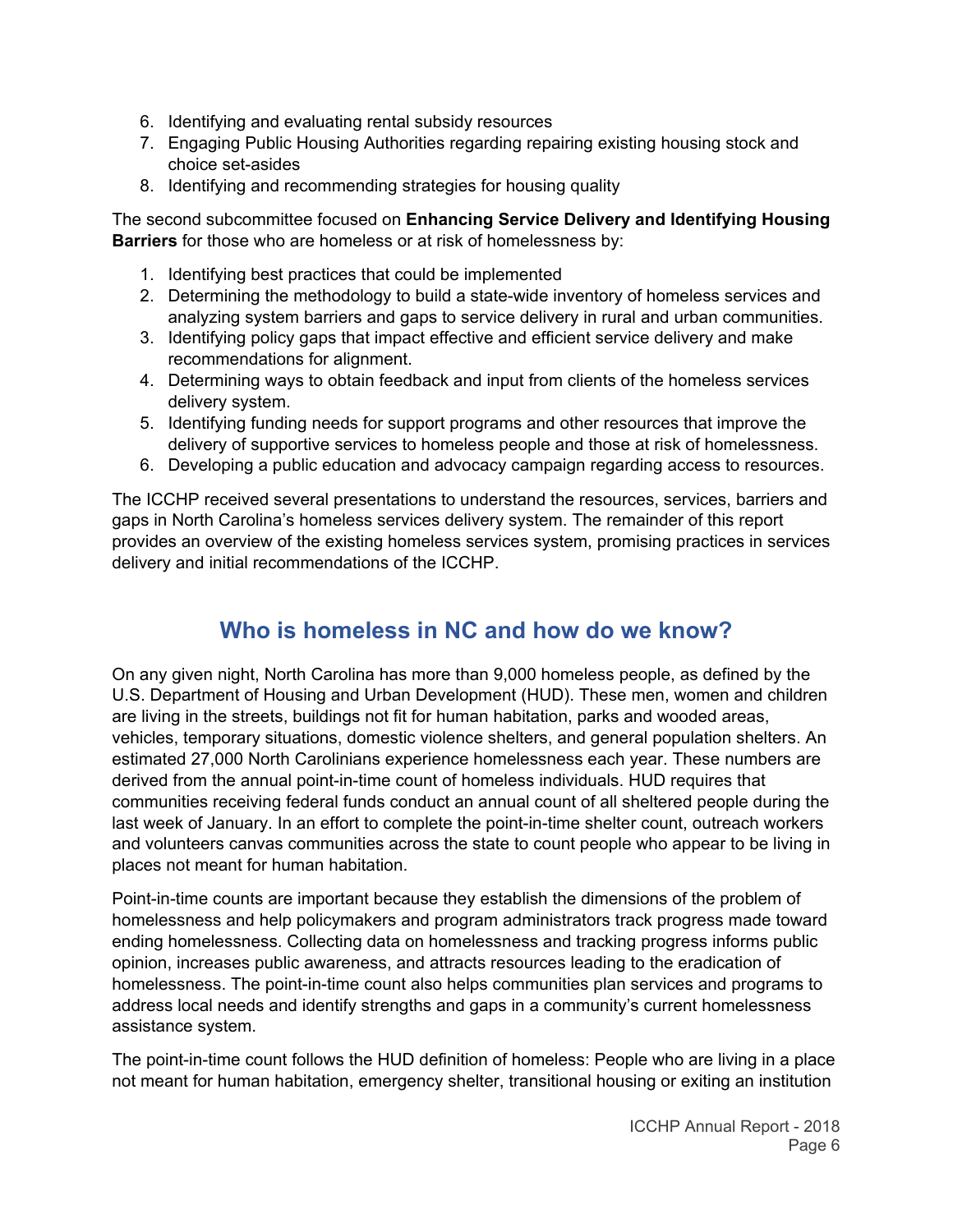where they temporarily resided. On one night in January 2018, there were 9,268 people experiencing homelessness in North Carolina, representing an increase of five percent since the January 2017 point-in-time count. However, it is of significance to note that there has been a 24 percent reduction in overall homelessness in North Carolina between 2010 – 2018. Of the North Carolinians experiencing homelessness during the January 2018 point-in-time count:

- Thirty-one percent were people in families with children, 69 percent were adults with no dependent children and less than one percent were unaccompanied children
- Nineteen percent were children and youth 17 years old or younger
- Thirty-eight percent were female, 62 percent were male
- Fourteen percent were chronically homeless
- Nine percent were veterans

# **Funding for Homeless Programs In North Carolina**

#### Federal Funding to Address Homelessness

Each year, Congress allocates funds to federal housing and homelessness programs. The largest source of federal funding is HUD's McKinney-Vento Homeless Assistance Grants program. McKinney-Vento funds two programs: the competitive Continuum of Care (CoC) program and the Emergency Solutions Grant (ESG) formula grant program. Modest congressional investments in McKinney-Vento, coupled with congressional support for HUD's work to strategically allocate these resources for maximum impact, has resulted in a decrease in the homeless population.

#### Continuum of Care Program

The delivery of services and housing support for those experiencing homelessness is organized through a CoC system. The system was first implemented in 1995, when HUD began requiring communities to submit a single application for McKinney-Vento Homeless Assistance Grants. This was meant to streamline the funding application process, encourage coordination of housing and service providers on a local level, and promote the development of Continuums of Care. Before the CoC system, agencies across the country applied for funding by submitting individual applications directly to HUD. Now, all agencies are required to apply through their local CoC system.

CoC promotes a communitywide commitment to ending homelessness, provide funding for efforts by nonprofit providers and state and local governments to quickly rehouse homeless individuals and families, while minimizing the trauma and dislocation caused to homeless individuals, families and communities by homelessness, promote access and utilization of mainstream programs for homeless individuals and families, and optimize self-sufficiency among individuals and families experiencing homelessness.

Continuum of Care is both a community planning entity comprised of diverse providers of services and housing, along with government and civic leaders, and a funding mechanism and process for HUD to provide federal dollars to local and state agencies.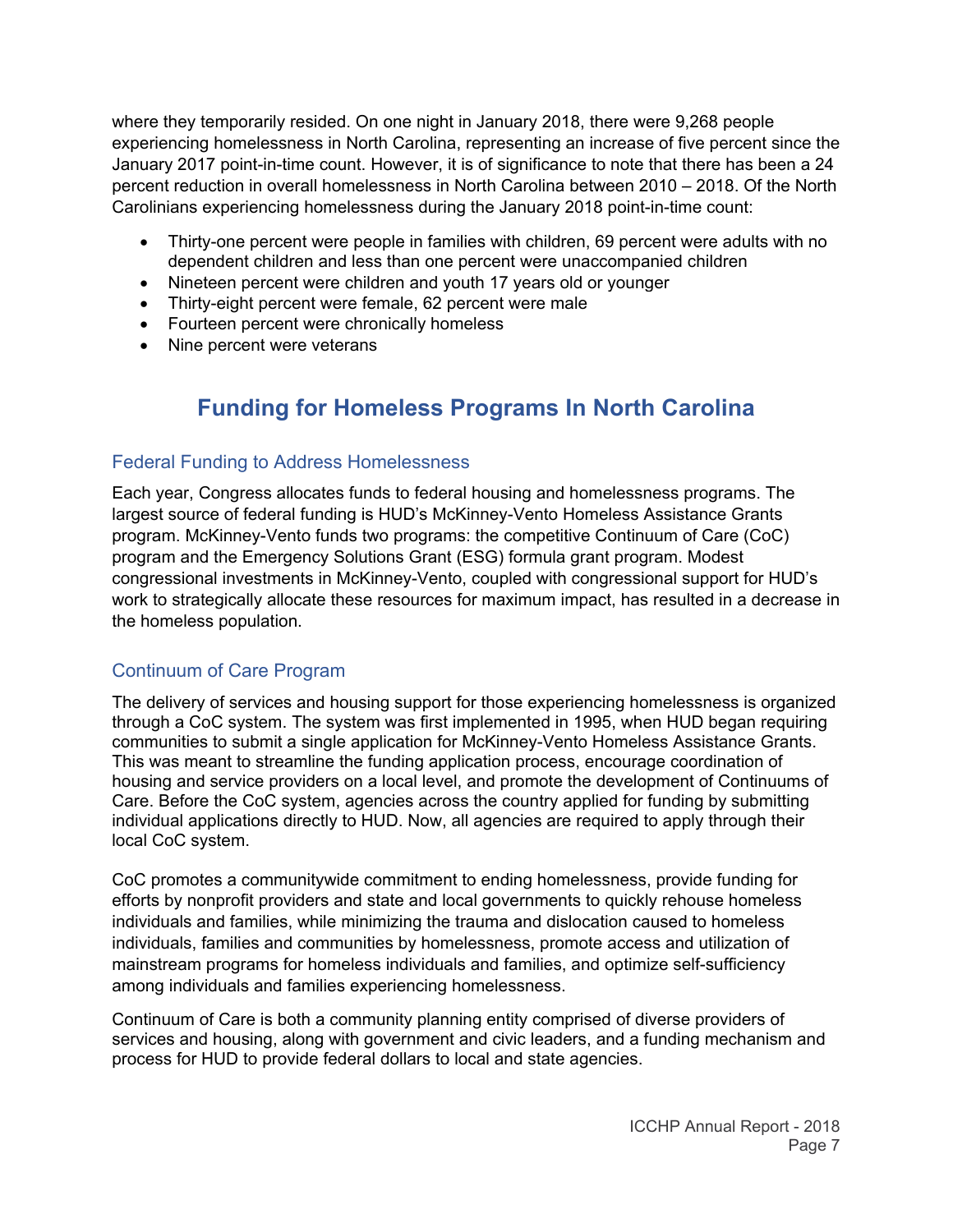HUD identifies four necessary parts of a continuum:

- Outreach, intake and assessment to identify service and housing needs and provide a link to the appropriate level of both.
- Emergency shelters to provide an immediate and safe alternative to sleeping on the street, especially for homeless families with children.
- Transitional housing with supportive services that allow for skills development that will be needed once permanently housed.
- Permanent and permanent-supportive housing to provide individuals and families with stable and long-term permanent housing. As of 2018, there are 12 Continuums of Care in North Carolina. The structure of continuums varies amongst the communities. Eleven are individual counites or a cluster of counties.



#### **Map of North Carolina's Continuums of Care**

The North Carolina Balance of State Continuum of Care (NC BoS CoC) was established in 2005, through assistance from NC Department of Health and Human Services and the Interagency Coordinating Council on Homeless Programs. The NC BoS CoC provides a full continuum of housing and services to homeless individuals and families, in compliance with the McKinney-Vento Homeless Assistance Act and receives HUD funding to provide housing and services through appropriations under that act. The NC BoS CoC was developed in recognition of the fact that many of North Carolina's rural areas did not have the capacity to submit localonly applications, and that by combining resources all North Carolina communities had a better chance to receive funding.

Many states like North Carolina have large areas (often rural) which are not covered by regional, county or city continuums. Balance of State continuums operate in 31 states, including North Carolina, and make up seven percent of all continuums. These often include both highly functional local continuums and weak local organizations, which have joined together to submit a single McKinney-Vento application for their combined geographical area. Travel, distance and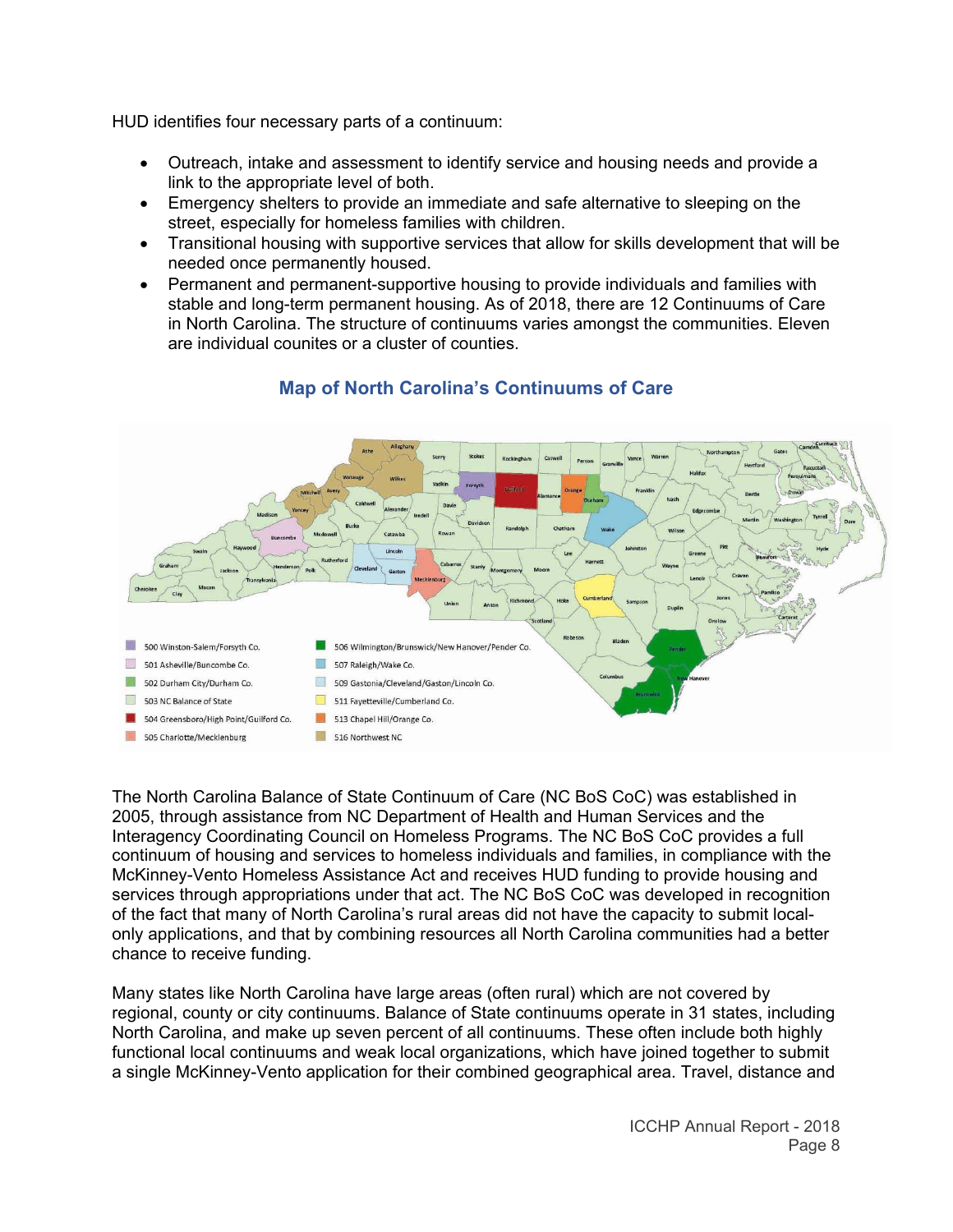communication difficulties tend to be similar to statewide or rural continuums, resulting in less frequent meetings as compared to city, county or regional continuums. The NC BoS CoC is made up of 13 Regional Committees, representing 79 counties.

The NC BoS CoC is goverened by 13 regional committees, which conducti annual point-in-time counts of the homeless, establish funding priorities, and participate in annual reviews and scoring of HUD applications for funding. The North Carolina Coalition to End Homelessness (NCCEH) is the designated Collaborative Applicant and provides staffing and technical support for the NC BoS CoC.

#### FY2017 Continuum of Care

| <b>Component Type</b>                       | <b>Number</b><br>οt<br><b>Projects</b> | Award        | <b>Percent of</b><br>Award |
|---------------------------------------------|----------------------------------------|--------------|----------------------------|
| PH - Permanent Supportive Housing           | 98                                     | \$18,937,068 | 74%                        |
| PH - Rapid Re-housing                       | 23                                     | \$3,474,253  | 14%                        |
| Joint Transitional Housing-Rapid Re-housing | 2                                      | \$197,728    | $1\%$                      |
| <b>Transitional Housing</b>                 | 6                                      | \$538,083    | 2%                         |
| <b>Supportive Services Only</b>             | 8                                      | \$518,691    | 2%                         |
| Homeless Management Information System      | 8                                      | \$1,015,945  | 4%                         |
| Safe Haven                                  |                                        | \$64,150     | $1\%$                      |
| CoC Planning Grant                          | 11                                     | \$831,311    | 3%                         |
| <b>Total</b>                                | 157                                    | \$25,577,229 |                            |

#### **Funding by Component Type**

#### **Funding by Continuum of Care**

| <b>Continuum of Care</b>                                                | <b>Total Award</b> | <b>Percent of</b><br><b>Total</b><br><b>Funding</b> |
|-------------------------------------------------------------------------|--------------------|-----------------------------------------------------|
| NC-500 Winston-Salem/Forsyth County CoC                                 | \$2,011,535        | 7.9%                                                |
| NC-501 Asheville/Buncombe County CoC                                    | \$1,289,398        | 5%                                                  |
| NC-502 Durham City & County CoC                                         | \$1,290,365        | 5%                                                  |
| NC-503 North Carolina Balance of State CoC                              | \$8,613,808        | 33.7%                                               |
| NC-504 Greensboro, High Point CoC                                       | \$2,049,626        | 8%                                                  |
| NC-505 Charlotte/Mecklenburg County CoC                                 | \$3,812,578        | 14.9%                                               |
| NC-506 Wilmington/Brunswick, New Hanover, Pender<br><b>Counites CoC</b> | \$677,710          | 2.6%                                                |
| NC-507 Raleigh/Wake County CoC                                          | \$3,352,007        | 13.1%                                               |
| NC-509 Gastonia/Cleveland, Gaston, Lincoln Counties<br>CoC              | \$803,103          | 3.1%                                                |
| NC-511 Fayetteville/Cumberland County CoC                               | \$703,508          | 2.8%                                                |
| NC-513 Chapel Hill/Orange CoC                                           | \$683,639          | 2.7%                                                |
| NC-516 Northwest North Carolina CoC                                     | \$289,952          | 1.1%                                                |
|                                                                         | \$25,577,229.00    |                                                     |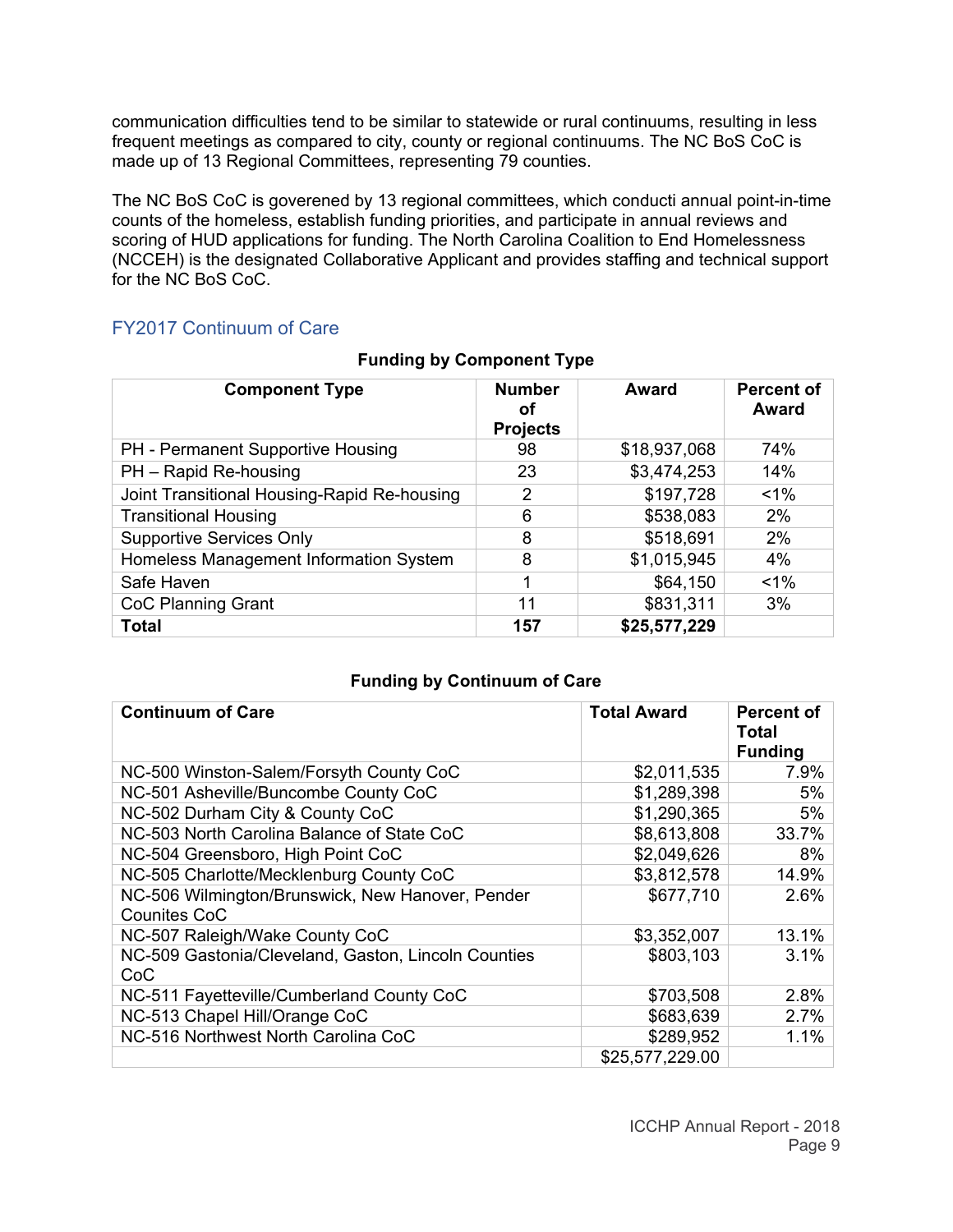#### Emergency Solutions Grant Program

The Emergency Solutions Grant (ESG) program is a reimbursable grant program established by the McKinney-Vento Homeless Assistance Act (Public Law 100-77, Public Law 100-628) as amended by the Homeless Emergency Assistance and Rapid Transition to Housing Act of 2009 (HEARTH Act). The HEARTH Act authorized the ESG Program for aiding individuals and families who are homeless or at risk of homelessness.

The ESG program is designed as the first step in the continuum of assistance to prevent homelessness and enable the homeless population to move toward independent living. The North Carolina Department of Health and Human Services (DHHS), Division of Aging and Adult Services (DAAS) is responsible for administering the statewide annual allocation of funds from HUD and ESG program funds granted to North Carolina (NC ESG).

These programs and services are carried out by community organizations that apply for and are awarded ESG funds on an annual basis. These funds are a formula grant appropriated by Congress to the United States Department of Housing and Urban Development with the intention to: (1) engage homeless individuals and families living on the street; (2) improve the number and quality of emergency shelters for homeless individuals and families; (3) help operate these shelters; (4) provide essential services to shelter residents, (5) rapidly re-house homeless individuals and families, and (6) prevent families and individuals from becoming homeless. ESG funds are intended to be used as part of a crisis response system using a low barrier, housing-focused approach to ensure that homelessness is rare, brief and non-recurring.

The ESG program is further broken down into two primary functions: Emergency Response Activities, including emergency shelter operations and services, as well as street outreach, and Housing Stability Activities, including homelessness prevention and rapid re-housing. ESG funds can also be used for Homeless Management Information System (HMIS) participation and administration, or a comparable domestic violence shelter database participation and administration.

The ESG program provides funding to:

- 1. Engage homeless individuals and families living on the street.
- 2. Improve the number and quality of emergency shelters for homeless individuals and families.
- 3. Help operate these shelters.
- 4. Provide essential services to shelter residents.
- 5. Rapidly re-house homeless individuals and families.
- 6. Prevent families and individuals from becoming homeless.

ESG funds may be used for five program components: street outreach, emergency shelter, homelessness prevention, rapid re-housing assistance, and HMIS; as well as administrative activities (up to 7.5% of a recipient's allocation).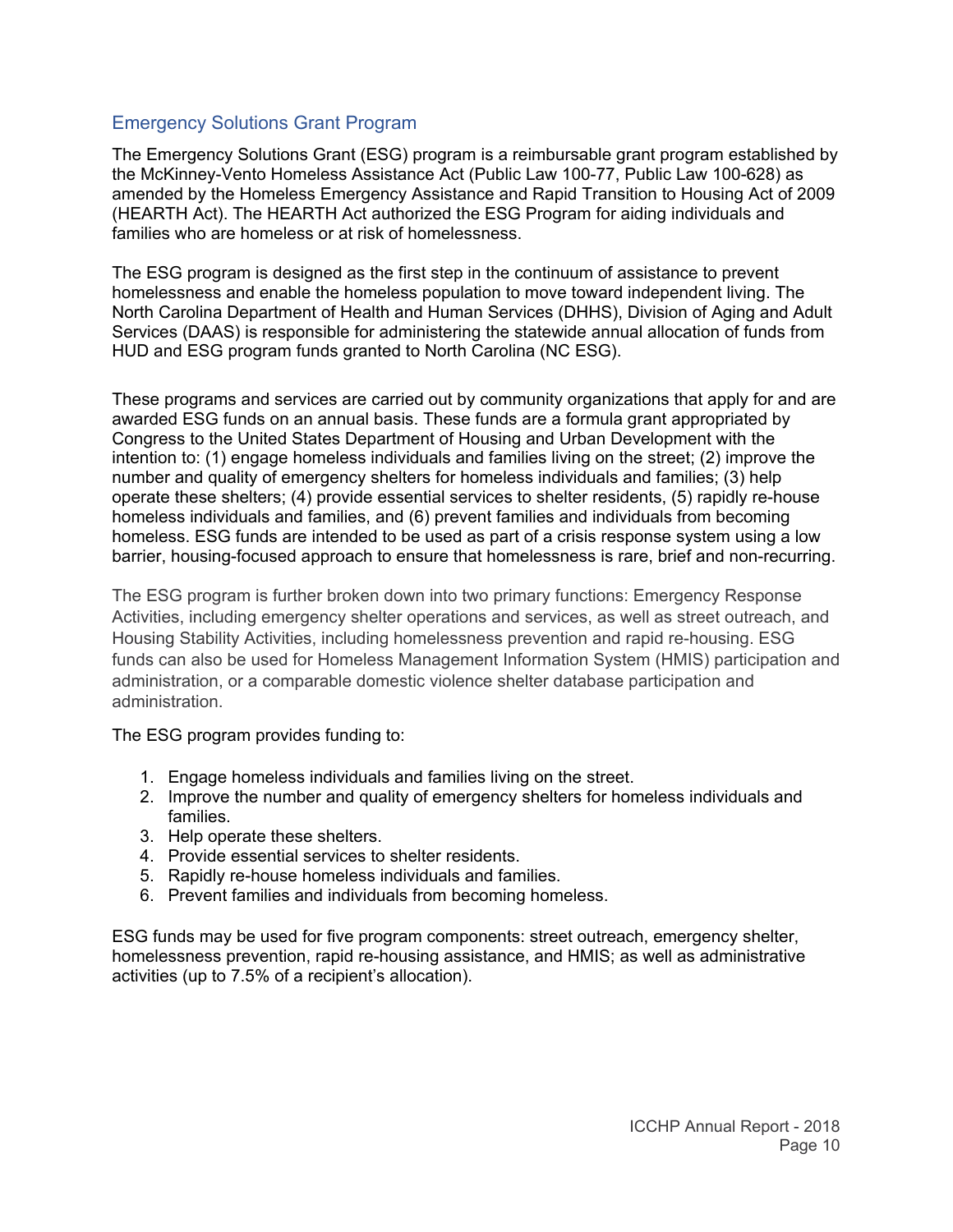| Community                      | <b>FY2018</b> |
|--------------------------------|---------------|
| Charlotte                      | \$482,968     |
| Durham                         | \$161,862     |
| Greensboro                     | \$177,564     |
| Raleigh                        | \$258,582     |
| Winston-Salem                  | \$177,701     |
| <b>Wake County</b>             | \$149,012     |
| North Carolina non-entitlement | \$4,993,667   |
| Total                          | \$6,401,356   |

Seven communities across North Carolina receive annual ESG funds. Those communities are:

# **Other Funded Services Available in North Carolina**

## Projects for Assistance in Transition from Homelessness (PATH)

The Substance Abuse and Mental Health Services Administration's **Projects for Assistance in Transition from Homelessness (PATH)** funds services for people with serious mental illness (SMI) and experiencing homelessness. The PATH program reduces or eliminates homelessness for individuals 18 or older with a serious mental illness or co-occurring mental illness and substance use disorder, who are homeless or at risk of homelessness. The NC PATH program focuses on providing street outreach to adults living in outside locations, such as street, camps, wooded areas, abandoned buildings or under bridges. Once the individual is determined to meet eligibility criteria, case management services are provided to connect the individual with community mental health services and assist with obtaining permanent housing. North Carolina received \$1.3 million for PATH support services in fiscal year 2018. Specific services offered by PATH programs are:

- Community outreach
- Screening and diagnostic treatment
- Habilitation and rehabilitation
- Community mental health
- Substance use treatment
- Referrals for primary healthcare, job training, educational services and housing

## Runaway and Homeless Youth Program

Every year, as many as 550,000 young people are homeless for more than a week, according to estimates by the National Alliance to End Homelessness. On the street, youth can become victims of violence, develop serious mental health and addiction problems, and be forced to trade sex for basic needs. The **Runaway and Homeless Youth** Program serves as the national leader for the provision of shelter services to unaccompanied homeless youth. Grants are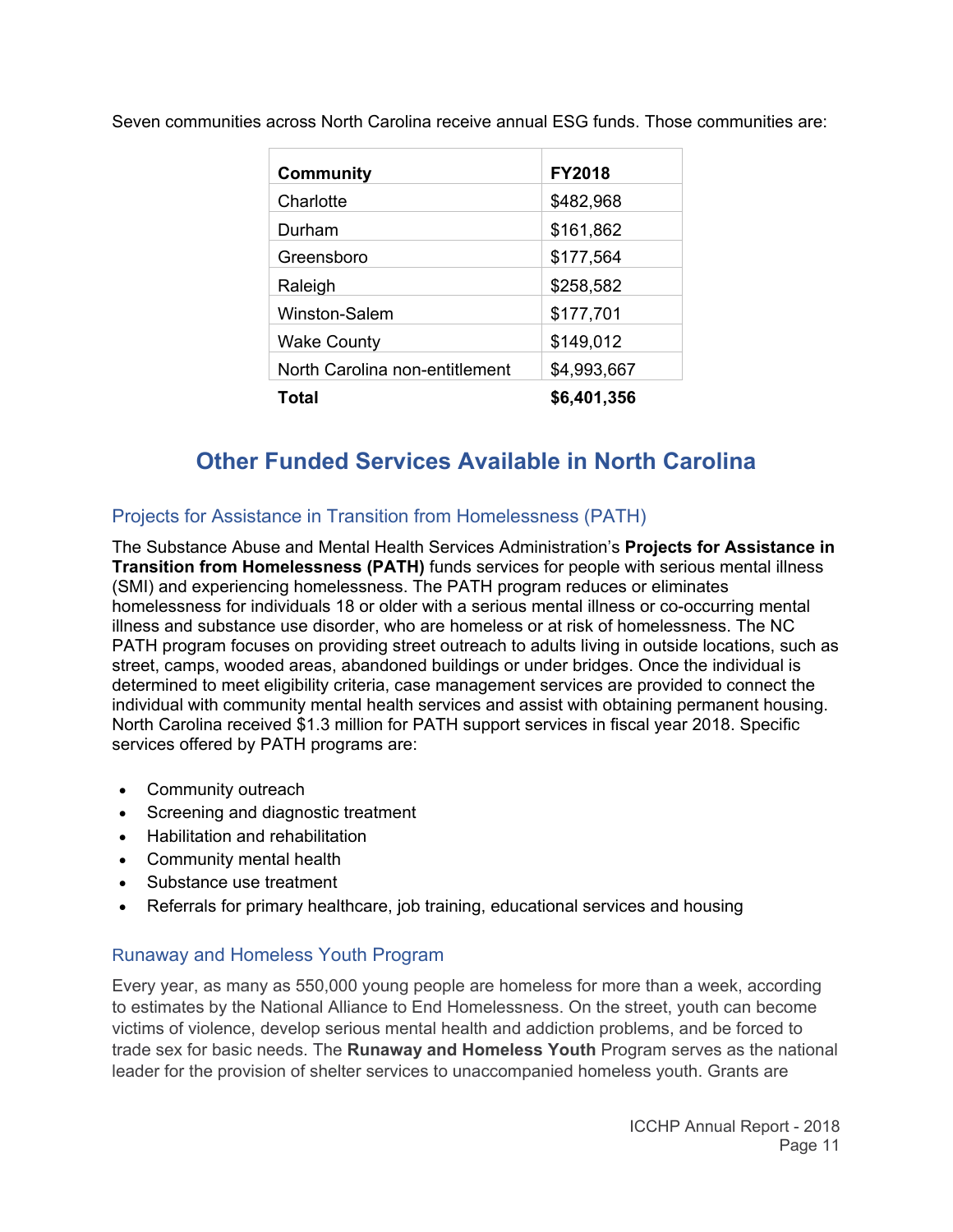administered to public and private organizations to establish and operate youth emergency shelters and transitional living programs. There are two programs in North Carolina that receive this funding; Haven House, Inc. in Raleigh (\$198,000) and Youth Focus, Inc. (\$194,726) in Greensboro.

These grants to community-based public and private agencies fund resources for outreach, crisis intervention, emergency shelter, counseling, family reunification and aftercare services to run-away and homeless youth and their families. These programs offer the following services BCP provides the following services:

- Up to 21 days of shelter
- Food, clothing and medical care
- Mental and physical health services
- **Education and employment assistance**
- Individual, group and family counseling

#### HUD – VA Supportive Housing Vouchers

HUD-VASH is a collaborative program between HUD and VA that combines HUD housing vouchers with **VA supportive housing** services to help veterans who are homeless and their families find and sustain permanent housing. Not all veterans may eligible for this program, especially if their discharge was less than honorable.

Through public housing authorities, HUD provides rental assistance vouchers to veterans who are eligible for VA health care services and are experiencing homelessness. VA case managers connect these veterans with support services such as health care, mental health treatment and substance use counseling to help them in their recovery process, and with their ability to maintain housing in the community. Among VA homeless continuum of care programs, HUD-VASH enrolls the largest number and largest percentage of veterans who have experienced long-term or repeated homelessness.

#### Supportive Services for Veteran Families

The Veteran's Administration has been authorized to offer community-based grants through the **Supportive Services for Veteran Families** (**SSVF**) program, which will provide supportive services to very low-income veteran families in or transitioning to permanent housing. The U.S. Department of Veterans Affairs' SSVF program**,** in collaboration with HUD, awards grants to private non-profit organizations and consumer cooperatives who can provide supportive services to very low-income veteran families living in or transitioning to permanent housing. Not all veterans may eligible for this program, especially if their discharge was less than honorable.

The goal of SSVF is to promote housing stability among very low-income veteran families who without case management services and in some instances temporary financial assistance, would not have housing stability. While encouraging veterans' personal strengths, SSVF uses a housing-first approach designed to produce an immediate desired result: housed veterans and their families. By connecting veterans to resources and services, the SSVF staff seeks to prevent homelessness. When homelessness does occur, Volunteers of America makes it a mission that such an episode is short-lived. Case Managers may assist SSVF participants with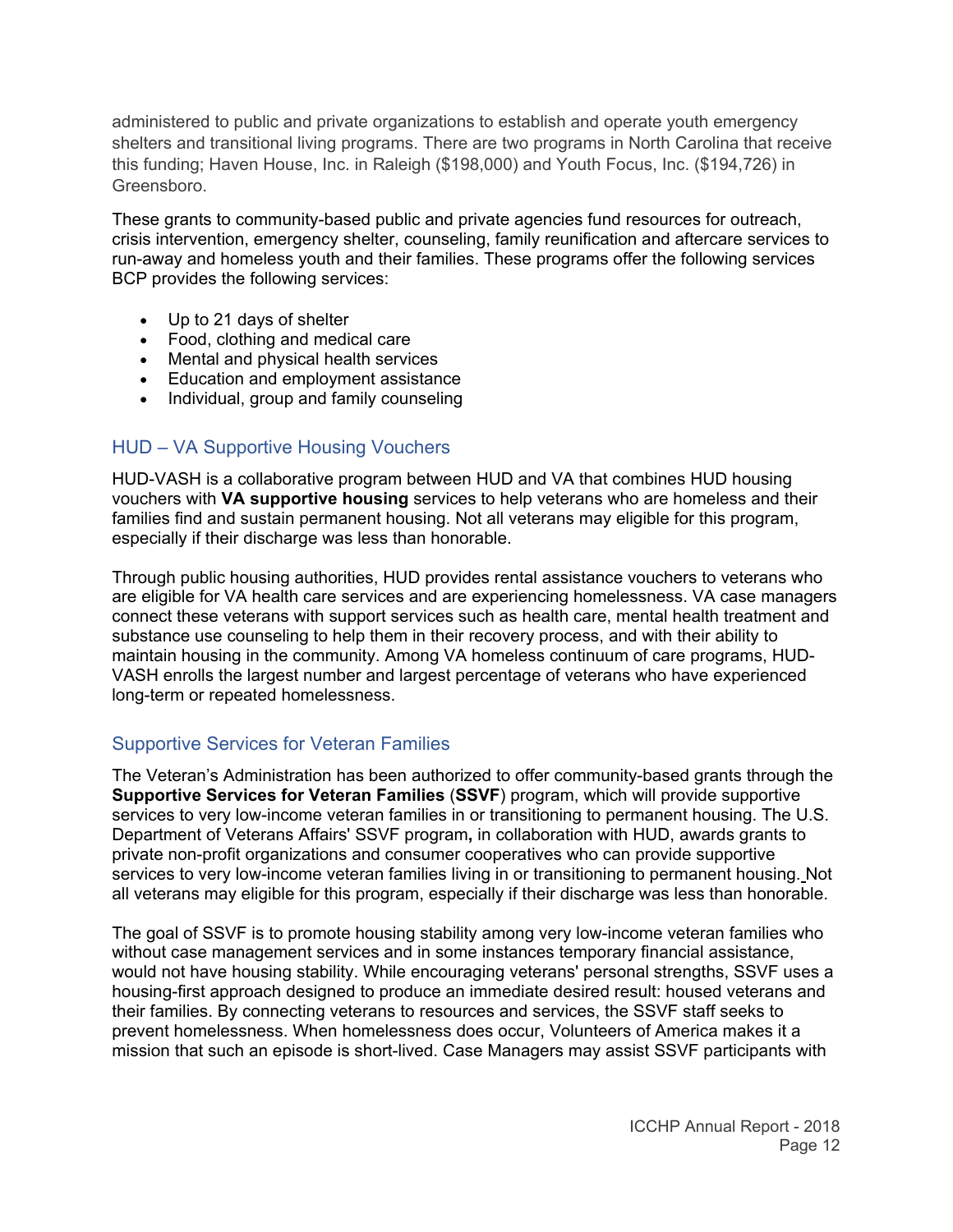accessing VA and other benefits, which may include:

- 
- Daily living services **Legal services Legal services**
- Personal financial planning services Child care services
- 
- Health care **Fiduciary and payee services** 
	-
	-
- Transportation services **Exercise Services** Housing counseling services

 $\mathbf{I}$ 

Volunteers of America of the Carolinas, which was awarded the Veterans Affairs Supportive Services for Veteran Families program grant in 2013, now serves veterans in 27 counties.

#### Grant and Per Diem Program

VA's Homeless Providers **Grant and Per Diem** Program is offered annually (as funding permits) by the Department of Veterans Affairs Health Care for Homeless Veterans (HCHV) Programs to fund community agencies providing services to homeless veterans. The purpose is to promote the development and provision of supportive housing and/or supportive services, with the goal of helping homeless veterans achieve residential stability, increase their skill levels and/or income, and obtain greater self-determination.

Only programs with supportive housing (up to 24 months) or service centers (offering services such as case management, education, crisis intervention, counseling, services targeted towards specialized populations, including homeless women veterans, etc.) are eligible for these funds. The program has two levels of funding: The Grant Component and the Per Diem Component.

#### Health Care for the Homeless

**Health Care for the Homeless (HCH)** started in 1985, through 19 demonstration projects funded by the Robert Wood Johnson Foundation and the Pew Memorial Trust. The intention of these initial projects was to determine if a specialized model of delivering services could improve the health of individuals experiencing homelessness. Federal funding for more projects began in 1987, through the Stewart B. McKinney Homeless Assistance Act. In 1996, HCH projects were consolidated with community health centers and other primary care projects administered by HRSA's Bureau of Primary Health Care. By law, HCH projects receive 8.7 percent of appropriated health center funds. There are now 208 HCH projects nationally—at least one in every state, the District of Columbia and Puerto Rico.

Like other health centers, HCH projects are community-based and patient-directed organizations that serve low-income populations with limited access to health care. Each is in a medically underserved community and is a nonprofit organization or public entity governed by a community board, and provides comprehensive primary care, as well as supportive services (education, translation, transportation, etc.) that promote access to health care. All services are provided on a sliding scale, with fees adjusted based on income and the ability to pay, and no patient may be turned away due to inability to pay. Unlike other health centers, HCH projects are required to provide substance abuse treatment services.

In North Carolina, there are 11 Health Care for the Homeless locations in nine localities: Asheville, Carrboro, Charlotte, Durham, Goldsboro, Greensboro, Rocky Mount, Wilmington and Winston-Salem.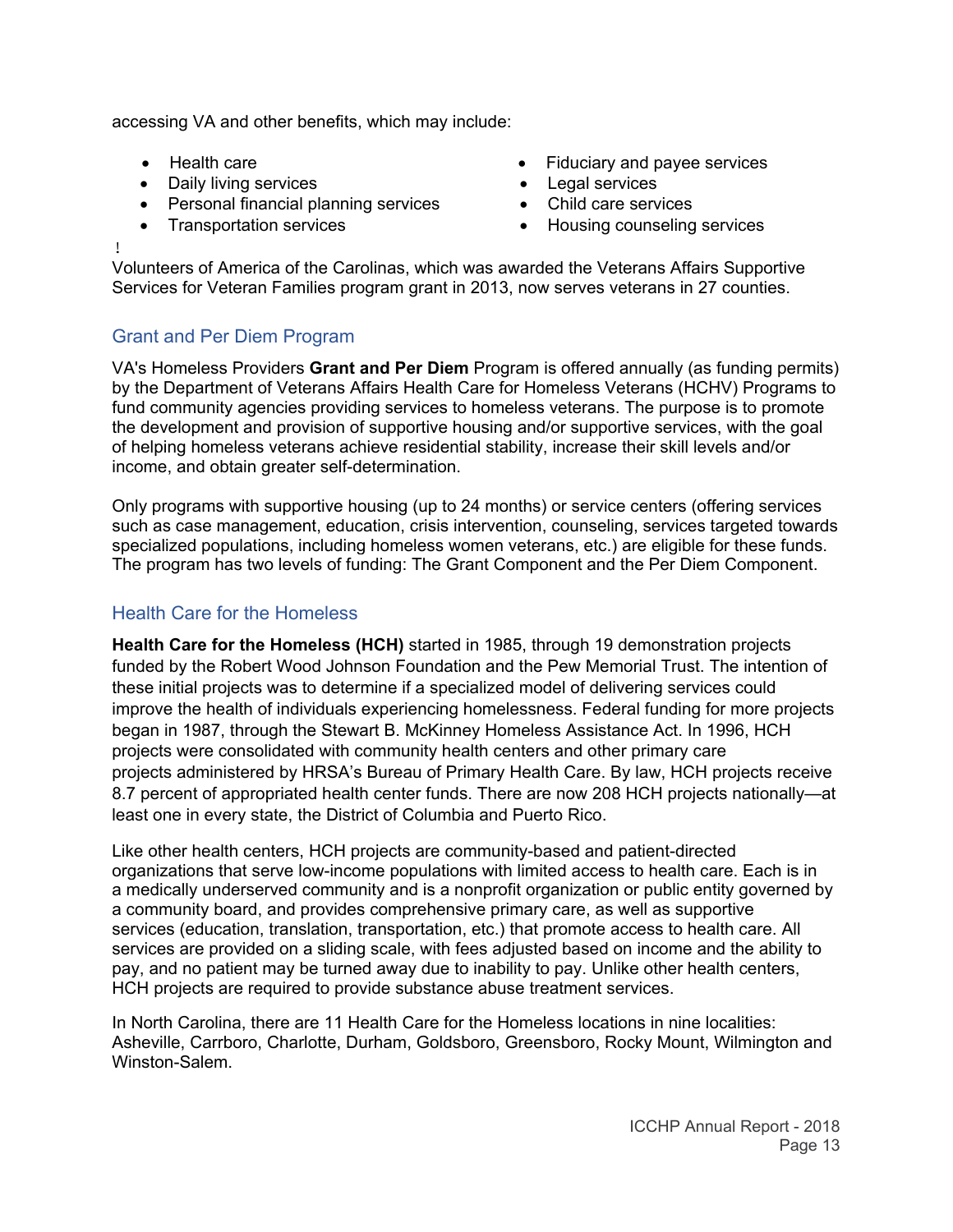## **Promising Practices to Address Homelessness**

#### Housing First

Housing First is a homeless assistance approach that prioritizes placing people experiencing homelessness in permanent housing as quickly as possible, thus ending their homelessness and serving as a platform from which they can pursue personal goals and improve their quality of life. This approach is guided by the belief that people need to be given the chance to create healthy opportunities, like food and a place to live, before attending to anything less critical, such as getting a job, budgeting properly or attending to substance use issues. Additionally, Housing First is based on the theory that client choice is valuable in housing selection and supportive service participation, and that exercising that choice is likely to make a client more successful in remaining housed and improving their life.

Housing First does not require people experiencing homelessness to address their problems, including behavioral health problems, or to graduate through a series of services programs before they can access housing. Housing First does not mandate participation in services, either before obtaining housing or to retain housing. The Housing First approach views housing as the foundation for life improvement, and enables access to permanent housing without prerequisites or conditions beyond those of a typical renter. Supportive services are offered to support people with housing stability and individual well-being, but participation is not required as services have been found to be more effective when a person chooses to engage.

#### Low Barrier Shelters

Emergency shelters play a critical role in ending homelessness. Effective shelters should embrace a Housing First approach, offer immediate and low-barrier access to anyone facing a housing crisis, and measure shelter performance to improve results. Many homeless people avoid going to shelters for any number of reasons, including the inability to bring along personal belongings, the inability to stay with a partner or family member, too many restrictions, the inability to keep pets or having a criminal, psychiatric or substance abuse issue. Shelters who have such restrictions are referred to as high barrier shelters. For the most part, these shelters do little to provide the "wrap-around" services needed for a person to successfully transition to housing. Communities using the low barrier model have found that the length of stay within a shelter is drastically reduced and the number of successful transitions to permanent housing was increased. In North Carolina, particularly in the rural areas, providing low barrier shelters in some of these communities has presented a challenge.

#### Coordinated Entry

Coordinated entry is an important process through which people experiencing homelessness can access the crisis response system in a streamlined way, have their strengths and needs assessed, and quickly connect to appropriate mainstream services in the community. The assessment provides the ability to gain access to the best options that address their needs. Coordinated entry provides individuals with a choice, rather than being evaluated for a single program within the system.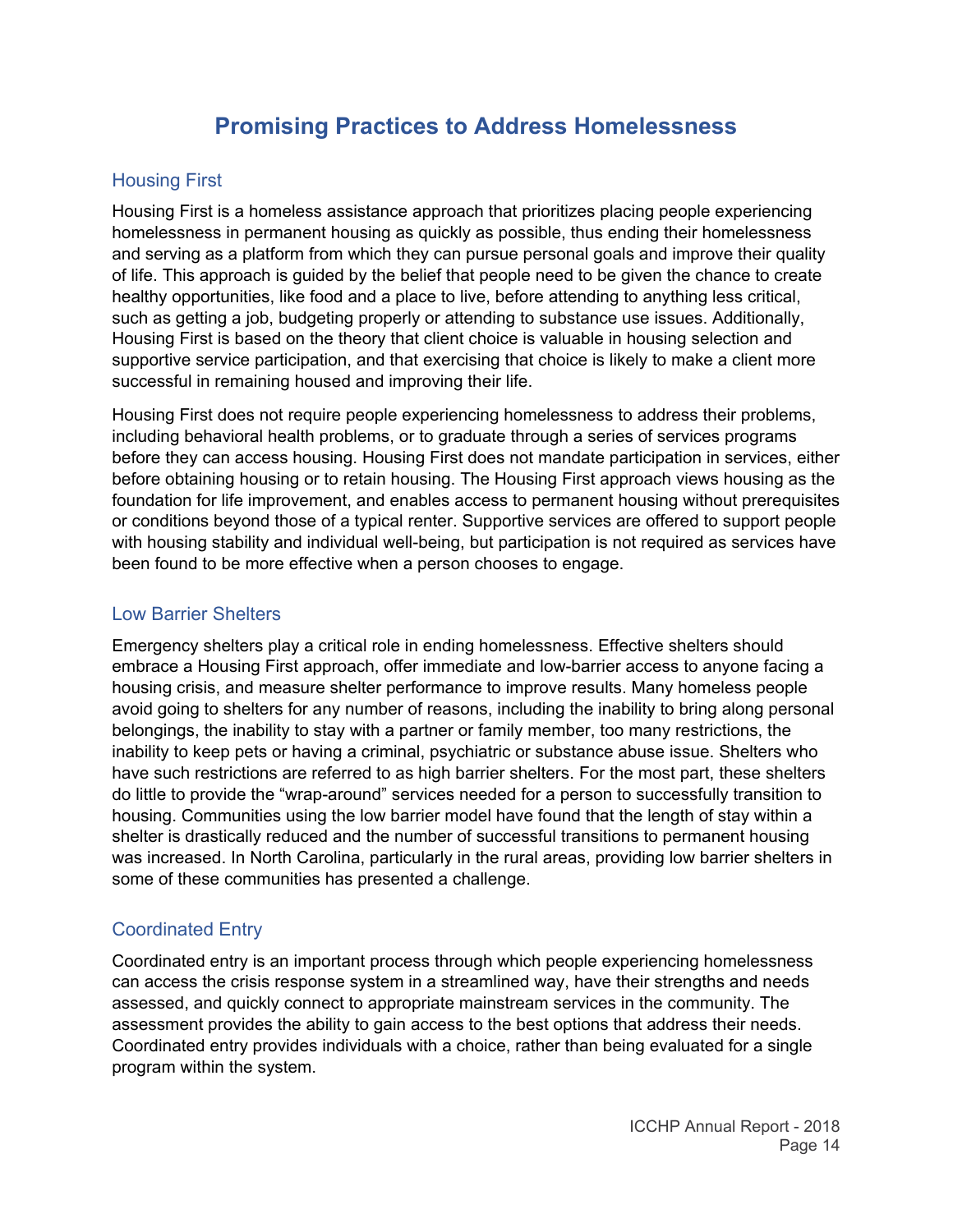Coordinated entry changes the CoC from a project-focused system to a personal-focused system, by asking that communities prioritize people who are most in need. Ultimately, coordinated entry transforms a CoC from a network of projects into a fully-integrated crisis response system. The data that Coordinated Entry provides can be used for future planning and allocation of resources.

Effective January 2018, HUD required that projects operated by recipients and sub-recipients must participate in the establishment of a coordinated entry process. In North Carolina, we see that most sub-recipients are taking part in or establishing a Coordinated Entry system. The ESG program staff are assisting sub-recipients in this implementation with the provision of information and technical support. While coordinated entry is not implemented in some areas the ESG office continues to monitor for compliance and is ready to aid where needed. The ESG office has also provided subject matter presenters at its statewide conference as well as training via webinars.

#### NCCARE360

There is growing recognition that better coordination and investment in the non-medical drivers of health, like access to healthy food, safe and affordable housing and well-paying jobs, can improve health and decrease health care costs. However, people face a fragmented system of health and human services that can be hard to navigate. Providers often operate in siloes, are disconnected and have no meaningful way of coordinating services for local residents. NCCARE360 is a collaborative solution to this problem.

NCCARE360 is the first statewide coordinated care network that will serve as core infrastructure for North Carolina as it moves to whole-person health. Through NCCARE360, community partners will have access to a robust statewide resource data repository that will include a call center with dedicated navigators and a shared technology platform that enables health care and human service providers to send and receive secure electronic referrals, seamlessly communicate in real-time, securely share client information, and track outcomes. This solution ensures accountability around services delivered, provides a "no wrong door" approach, and closes the loop on every referral made, and reports on outcomes of that connection.

#### Rapid Re-housing

Rapid re-housing is an intervention, informed by a Housing First approach, that is a critical part of a community's effective homeless crisis response system. Rapid re-housing connects families and individuals experiencing homelessness to permanent housing, through a tailored package of assistance that may include the use of time-limited financial assistance and targeted supportive services. Rapid re-housing programs help families and individuals living on the streets or in emergency shelters solve the practical and immediate challenges to obtaining permanent housing, while reducing the amount of time they experience homelessness, avoid a near-term return to homelessness, and linking community resources that enable them to achieve housing stability in the long-term. Rapid re-housing is an important component of a community's response to homelessness. A fundamental goal of rapid rehousing is to reduce the amount of time a person is homeless.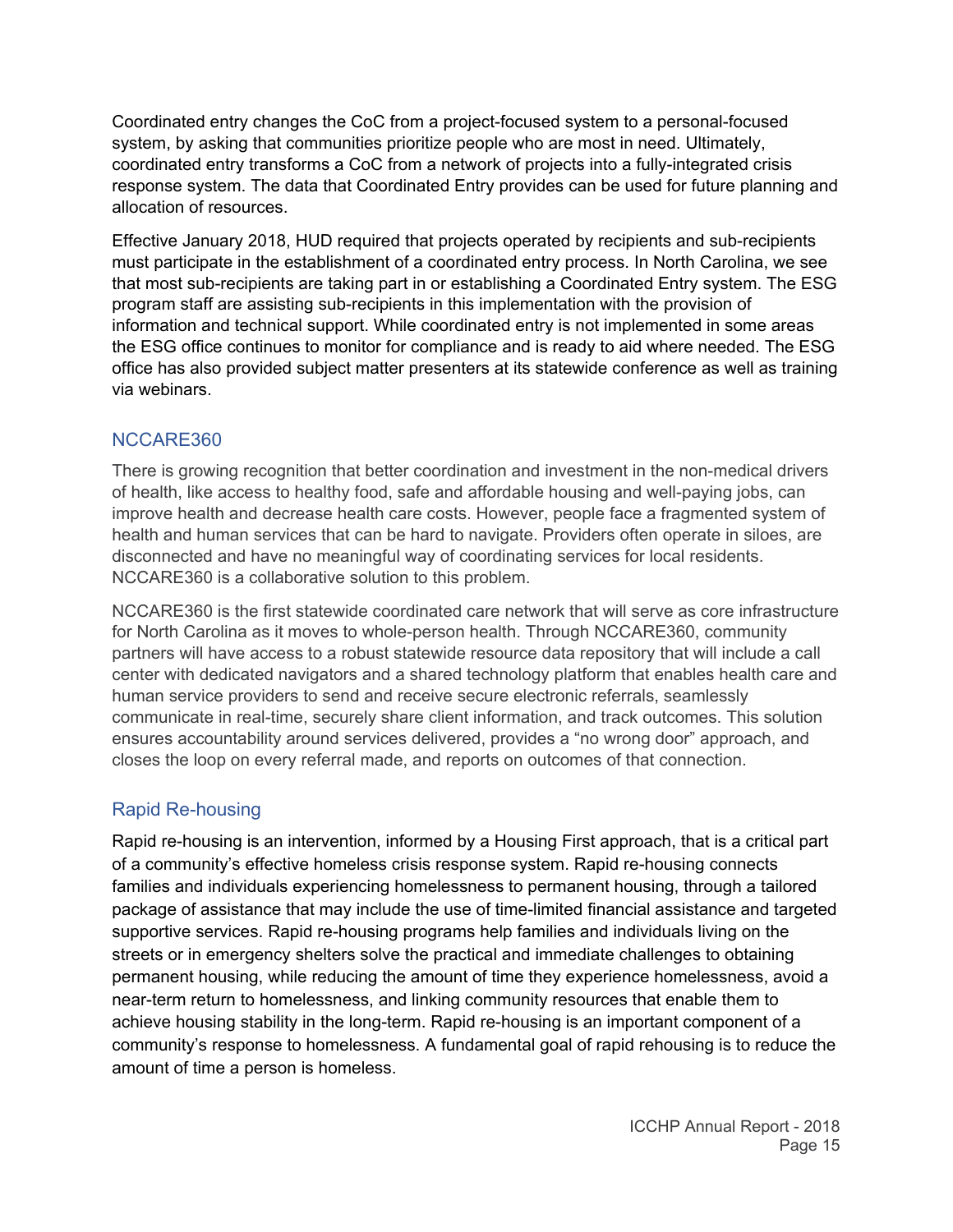#### Permanent Supportive Housing

Permanent supportive housing is an intervention that combines affordable housing assistance with voluntary support services to address the needs of chronically homeless people. The services are designed to build independent living and tenancy skills, and connect people with community-based health care, treatment and employment services.

In addition to ending a person's homelessness and increasing their housing stability, permanent supportive housing has been shown to improve health and well-being.

#### SSI/SSDI Outreach, Access, and Recovery (SOAR)

SSI/SSDI Outreach, Access, and Recovery (SOAR) SSI/SSDI Outreach, Access, and Recovery is a national program that assists eligible adults who are homeless or at risk of homelessness to apply for SSI/SSDI disability benefits. The program was created to help address the low benefit approval rates for people experiencing homelessness. In 2017, the approval rate for cases done through SOAR was over four times higher than cases completed outside of SOAR.

The SOAR program provides training to caseworkers, who in turn work directly with clients to prepare and submit SSI/SSDI disability applications. Here, the North Carolina Coalition to End Homelessness (NCCEH) provides SOAR caseworker training, supports SOAR-trained caseworkers and tracks the outcomes of their SOAR cases.

North Carolina has been a SOAR state since 2007. With more than 500 caseworkers trained through NC SOAR and 28 dedicated SOAR caseworker positions in our state, we are seeing results. NCCEH collects outcomes from North Carolina SOAR caseworkers to track the results of the applications they submit. In 2017, applications for Social Security benefits submitted by SOAR caseworkers had a greater than 75 percent acceptance rate.

#### Back@Home North Carolina

Back@Home NC is a rapid rehousing intervention, created following Hurricane Florence, that is a critical part of the State's disaster response. By connecting displaced disaster survivors to resources and services, Back@Home seeks to prevent homelessness and create stability and long-term self-sufficiency.

The first phase of Back@Home focused on individuals and families located in disaster shelters that did not have a safe and stable housing plan to leave the shelter and were not eligible for other programs (e.g. FEMA Individual Assistance).

In its second phase, Back@Home served individuals and families from one of the 28-disaster impacted counties that were displaced by Hurricane Florence but not originally identified in the disaster shelter. In addition, individuals or families must meet minimum eligibility requirements including being very low income (at or below 50% AMI) and precariously housed or literally homeless with no clear path to housing.

Back@Home is administered by the Department of Health and Human Services (DHHS) in collaboration with the North Carolina Housing Finance Agency (NCHFA), the North Carolina Coalition to End Homelessness (NCCEH) and local service providers identified as Re-housing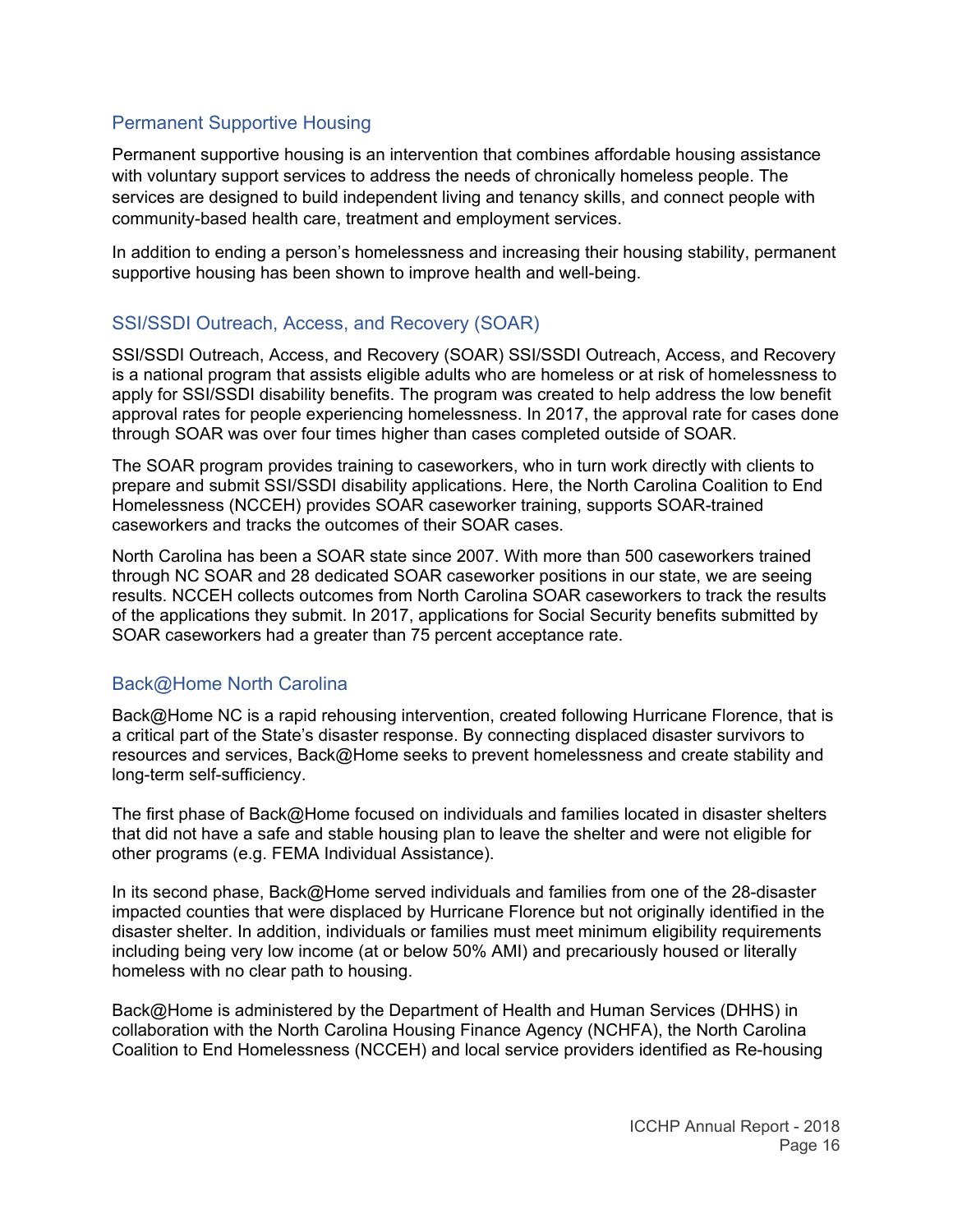Agencies. Initial funding for Back@Home came from Governor Cooper and the NC Disaster Assistance Fund with additional funding from the NC General Assembly.

#### Healthy Opportunities Pilots

All North Carolinians should have the opportunity for health. Health begins long before we need medical care, but our healthcare system is not designed to address the primary drivers of health.

While access to high-quality medical care is critical, research shows that up to 80% of a person's health is determined by social, environmental and behaviors factors. Research shows that having an unmet resource need - including experiencing housing instability, food insecurity, unmet transportation needs, and interpersonal violence or toxic stress - can significantly and negatively impact health and well-being, as well as increase health care utilization and costs. As North Carolina's Medicaid program seeks to create a health care system that truly rewards value and address whole-person health, North Carolina will implement the Healthy Opportunities Pilots, a groundbreaking program in select regions to pilot evidence-based interventions addressing issues like housing instability, transportation insecurity, food security, and interpersonal violence and toxic stress.

Over the next five years, the Pilots will provide up to \$650 million in Medicaid funding to cover the cost of select Pilot services related to housing, food, transportation and interpersonal safety that directly impact the health outcomes and health care costs of enrollees in two to four geographic areas of the state.

## **ICCHP Recommendations**

Having reviewed substantial information about the risk of becoming homeless and the needs of the existing homeless population, barriers to supportive services, gaps in service array, and successes with evidence-based practices and several promising practices, the ICCHP respectfully submits following recommendations. The future work of the ICCHP will continue to build upon its initial research, analysis, and recommendations with the focus on building capacity in the homeless services delivery system to eliminate barriers to contributing the homelessness and encouraging the development of affordable and accessible housing stock and the supportive services necessary to support North Carolina's families and individuals maintain permanent housing.

#### 1. Determine an effective system to support and sources of funding to increase supportive services for formerly homeless households living in permanent housing

Rationale: There is a need to continue to support existing work with an eye toward expanding activities that both increase access to existing housing and expand the stock of affordable housing to continue the downward trend established in North Carolina. Many tenants are assisted on the rental side by short-term subsidies or longer-term housing vouchers funded through federal, state and local resources, but are not sufficiently assisted with supportive services, such as case management, behavioral health and mental health services, and employment access. Without these resources,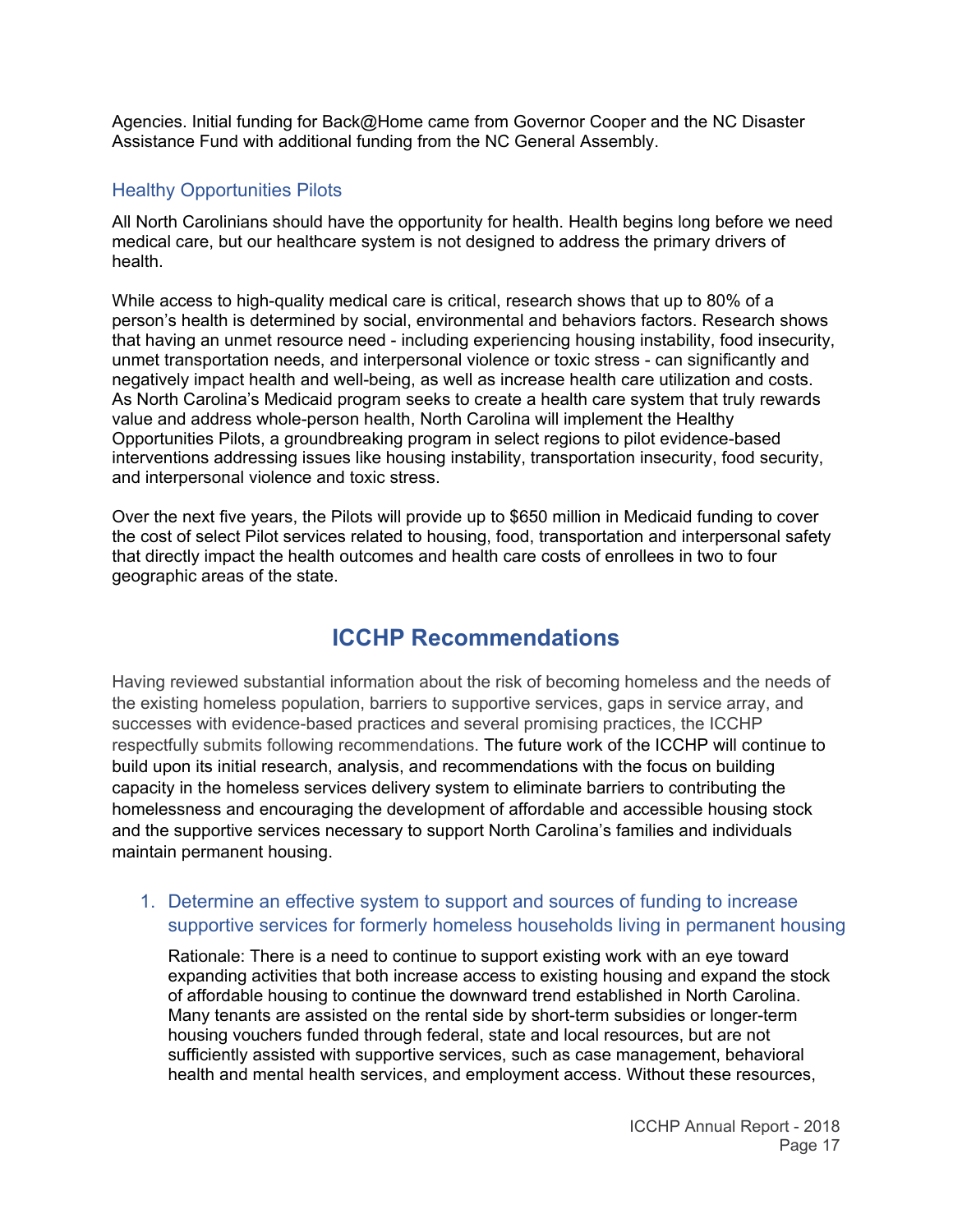housing stability is threatened for the tenant. The challenge is emerging in settings across the state, including the properties participating in the Olmstead settlement, which requires the state to provide less restrictive housing options than adult care homes for those with severe and persistent mental illness. In this case, supportive services are mandated, and funding provided, but the property owners report the need for a more comprehensive and coordinated service delivery system.

#### 2. Funding for workforce development in tenancy support services

Rationale: While the field has identified promising practices in providing tenancy support services to support households in maintaining their tenancy, North Carolina lacks staff capacity across the state in providing these services. Funding should be allocated to help develop and implement a curriculum that supports agencies in implementing successful services. Furthermore, the state should look at current community college curriculums in case management to see how these promising practices can be included.

#### 3. Use Medicaid Funding to Provide Tenancy Support Services for Vulnerable **Populations**

Rationale: Experiencing homelessness negatively impacts people's health by increasing chronic stress, reducing access to care and treatment, and exposing people to communicable diseases. Vulnerable populations, such as the aged, blind, disabled and children, should be moved into housing as quickly as possible and provided services to ensure that their housing and healthcare are stabilized. Tenancy support services assist households with maintaining housing and connecting them to mainstream service systems and healthcare. These services should be supported by Medicaid funds that are written into the State's Medicaid Plan so they are available to children, the elderly, and a disability-neutral population who needs them.

As noted, NC will be able to leverage Medicaid funds to help address housing needs through the Healthy Opportunities pilots starting in 2020.

4. Create flexible funding to supplement housing and related supports for veterans experiencing homelessness. Secure funding for coordinator that specifically works to ending veteran homelessness.

Rationale: Operation HOME, the Task Force to End Veteran Homelessness in North Carolina, has demonstrated success helping to support and coordinate the delivery of services and housing for veterans experiencing homelessness. From 2011 through 2018, veteran homelessness decreased 31 percent in North Carolina. However, for the downward trend to continue, state resources are needed for veterans not eligible for short-term rental assistance, and the long-term vouchers provided through the VA. The veterans with complex service needs continue to languish both in sheltered and unsheltered situations. Funding is also needed for a statewide coordinator who can continue to lead and implement the strategies of Operation HOME.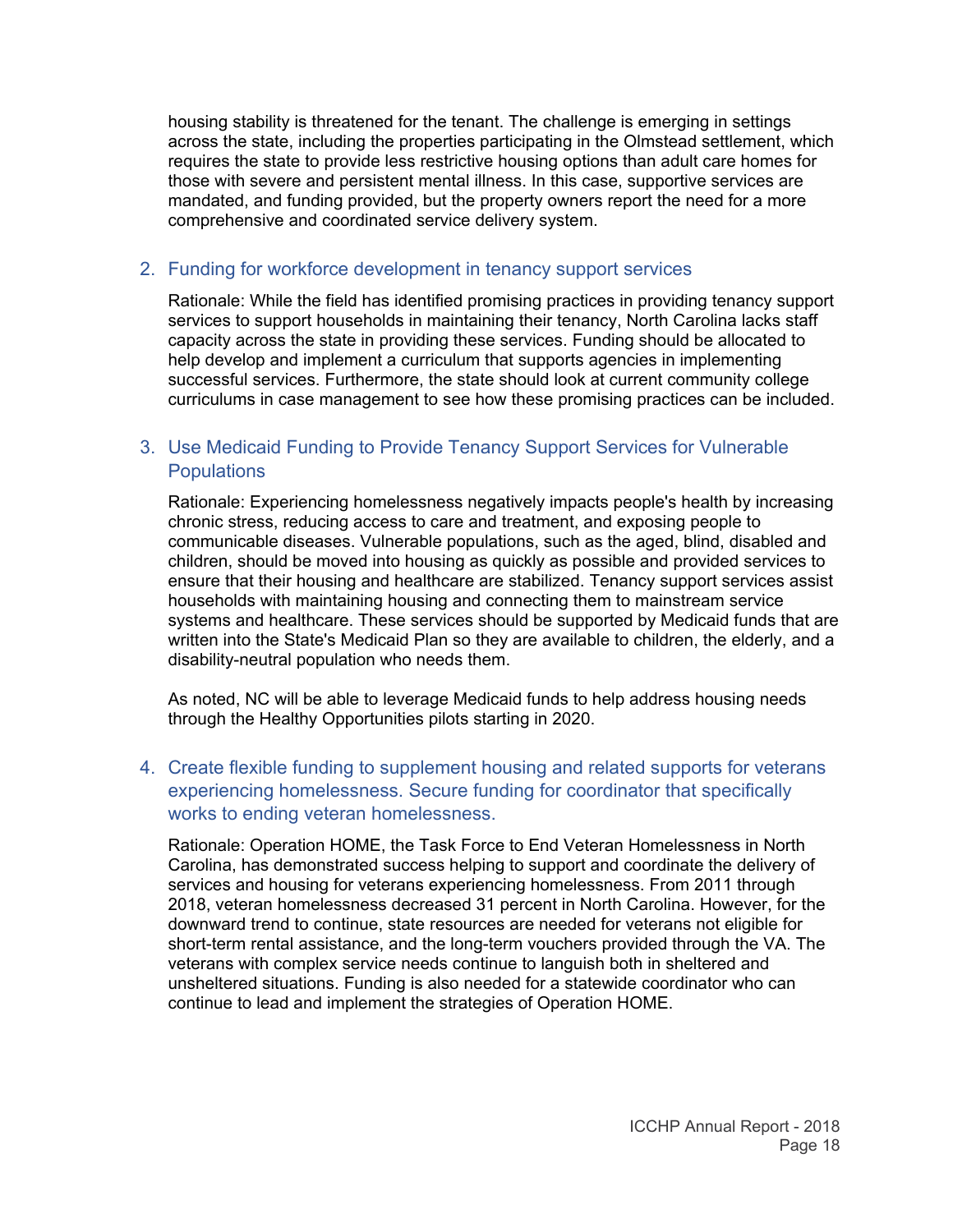#### 5. Streamline Transitions to Community Living Initiative Referrals

Rationale: All homeless systems in North Carolina should be trained in how to identify people who may be eligible for the Transitions to Community Living Initiative program and refer them through the RSVP system. NC DHHS should work with each Continuum of Care and their local LME/MCO to ensure that this referral system is established and that households move quickly through the process.

#### 6. Encourage Public Housing Authorities to create preferences in public housing and set-aside Housing Choice Vouchers for those experiencing homelessness

Rationale: Local Public Housing Authorities (PHAs) are authorized by HUD to establish local preferences regarding access to public housing and Housing Choice Vouchers (HCV). Preferences can include those households experiencing homelessness. Asheville and Durham represent two PHAs who have established homeless preferences and been able to significantly reduce the homeless population in those areas. Lacking a statewide PHA to encourage and support the practice, the Housing Committee seeks encouragement and support for this practice from the Governor's Office and the General Assembly of North Carolina.

#### 7. Expand access to housing through landlord incentives and mitigation projects with a special consideration of how such incentives might help improve access in rural areas

Rationale: As housing costs increase across North Carolina, at the same time we see increases in wages and more attention being paid to landlord engagement activities, including risk mitigation and landlord incentive funds. The NC Housing Finance Agency (NCHFA) currently offers mitigation to HFA-funded property owners who might experience extensive damage to apartments or excessive eviction costs. NCHFA has also partnered with the NCCEH and the North Carolina Department of Military and Veteran Affairs to operate a pilot risk mitigation and incentive project called the Landlord Incentive Pilot Program in four North Carolina localities. Early results indicate that mitigation is a good tool for recruiting landlords providing rental housing to households exiting from homelessness. The pilot is also showing indications that the most effective tools might be landlord incentives, such as administrative or bonus payments, and the creation of landlord hotlines to provide landlords and property managers skilled support to help solve tenant problems and challenges. Additionally, various mental health service providers have expressed interest in supporting landlord incentive activities, which could potentially pair well with a statewide program offering mitigation and incentive supports under the overall banner of Housing Stabilization.

#### 8. Funding for the ICCHP to train and support homeless services providers in implementing promising practices

Rationale: To ensure low barriers programming and accessible quality services across North Carolina, funding is needed to provide training and support in coordinated entry, lowering barriers to shelter, and practicing Housing First. Previously, the ICCHP had funding to support this type of training and workforce development. Funding for the